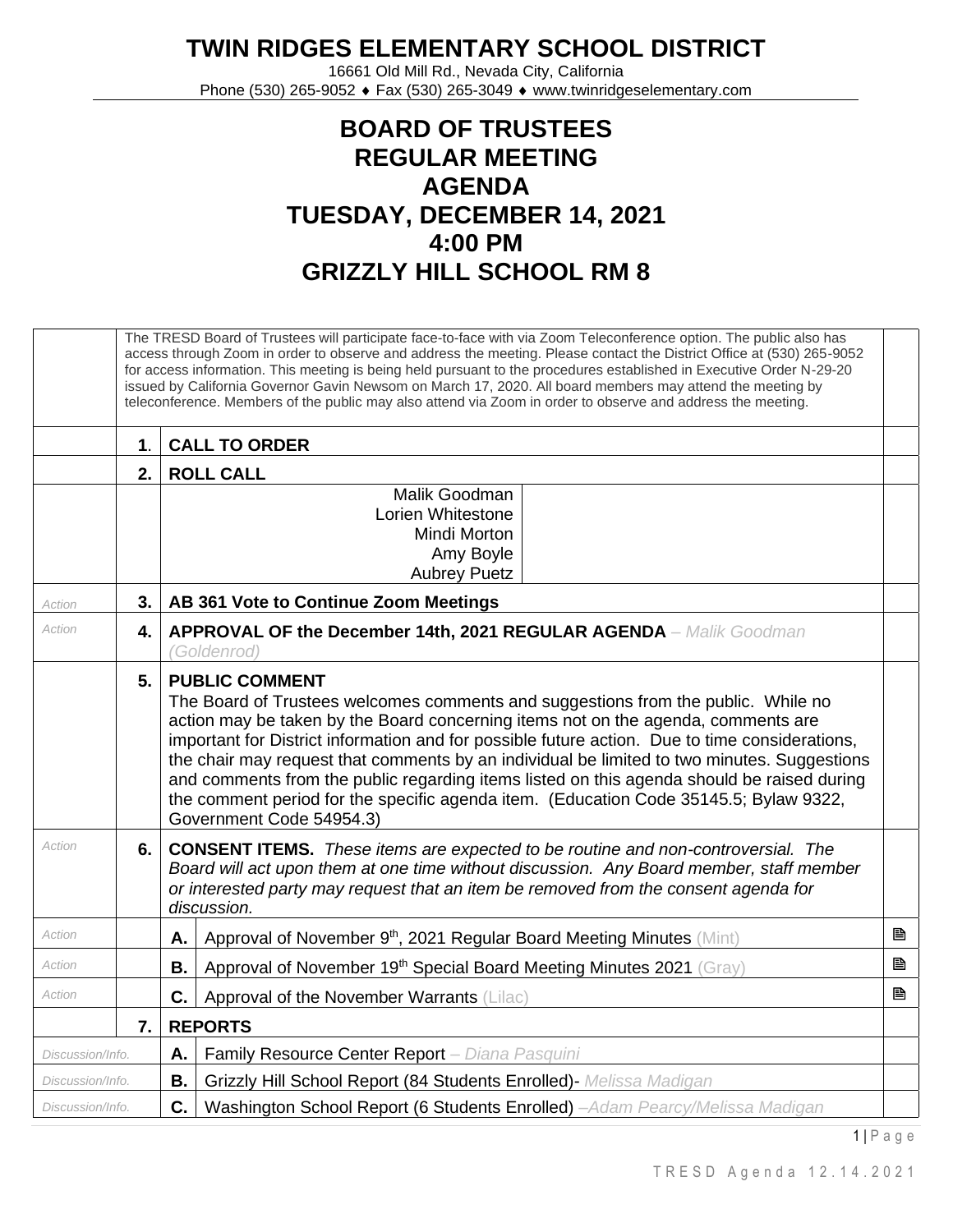| Discussion/Info.               |     | D. | Oak Tree Preschool Report (21 Students Enrolled) - Pam Langley/Melissa Madigan                                                             |   |
|--------------------------------|-----|----|--------------------------------------------------------------------------------------------------------------------------------------------|---|
| Е.<br>Discussion/Info.         |     |    | Facilities Management Report- Ed Acosta                                                                                                    |   |
| Discussion/Info.               |     | F. | <b>Board Report</b> - Malik Goodman                                                                                                        |   |
|                                | 8.  |    | <b>DISCUSSION/ACTION ITEMS</b>                                                                                                             |   |
| <i>Discussion/Action</i><br>Α. |     |    | <b>Computer Literacy Program- Katrina Mitchell</b>                                                                                         |   |
| Discussion/Action<br>В.        |     |    | Reading Intervention Program- Bonnie Al-Rifai                                                                                              |   |
| Discussion/Action<br>C.        |     |    | Approval of the Educator Effectiveness Block Grant 2021- Melissa Madigan (yellow)                                                          | B |
| <b>Discussion/Action</b><br>D. |     |    | <b>Board Organization- Malik Goodman</b>                                                                                                   |   |
|                                |     |    | i.<br>Election of Officers (Board President, Clerk of the Board, Timekeeper)                                                               |   |
|                                |     |    | ij.<br>Elect Board Voting Representative to the County Committee                                                                           |   |
|                                |     |    | iii.<br>Appoint Secretary to the Board (Superintendent-Pursuant to Board Bylaw 9122).                                                      |   |
|                                |     |    | <b>Establish Regular Meeting Days and Times</b><br>iv.                                                                                     |   |
|                                |     |    | Governance Calendar (White)<br>ν.                                                                                                          | B |
| Discussion<br>Е.               |     |    | <b>Community Liaison Update- Freya Johnson</b>                                                                                             |   |
| Discussion<br>F.               |     |    | <b>Outdoor Climbing Structure Washington School- Amy Boyle</b>                                                                             |   |
| Discussion/Action<br>G.        |     |    | <b>Field Trips-</b> Malik Goodman/Staff                                                                                                    |   |
| Discussion<br>Н.               |     |    | <b>LCAP Update-</b> Melissa Madigan                                                                                                        |   |
| Discussion<br>ı.               |     |    | <b>CSEA Update-</b> Val Beberg                                                                                                             |   |
| Discussion<br>J.               |     |    | <b>TRTA Update- Tiffany Caughey</b>                                                                                                        |   |
| Discussion/Action<br>K.        |     |    | 21/22 Budget Revision Number One- Darlene Waddle                                                                                           |   |
| Discussion/Action              |     | L. | First Period Interim Report- Darlene Waddle                                                                                                |   |
|                                | 9.  |    | <b>PUBLIC COMMENT ON CLOSED SESSION ITEMS - Malik Goodman</b>                                                                              |   |
|                                | 10. |    | <b>CLOSED SESSION</b>                                                                                                                      |   |
| Discussion/Action              |     |    | A.   Public Employee Discipline/Dismissal/Release (Government Code § 54957(b))                                                             |   |
| <b>Discussion/Action</b><br>В. |     |    | Conference with Labor Negotiator (Government Code § 54957.6). Employee<br>Organizations: CSEA and TRTA. Agency Negotiator: Melissa Madigan |   |
| Discussion/Action              |     | C. | Superintendent's Contract- Melissa Madigan                                                                                                 |   |
|                                | 11. |    | <b>RECESS /RECONVENE - Report Out on Closed Session - Malik Goodman</b>                                                                    |   |
|                                |     | А. | Reportable Action Taken Regarding Public Employee Discipline/Dismissal/Release                                                             |   |
|                                |     | В. | Conference with Labor Negotiator (Government Code § 54957.6). Employee<br>Organizations: CSEA and TRTA. Agency Negotiator: Melissa Madigan |   |
|                                |     | C. | Superintendent's Contract- Melissa Madigan                                                                                                 |   |
| Discussion                     | 12. |    | <b>FUTURE AGENDA ITEMS DISCUSSION</b>                                                                                                      |   |
|                                | 13. |    | <b>UPCOMING MEETINGS: January 11th, 2022</b>                                                                                               |   |
|                                | 14. |    | <b>ADJOURNMENT</b>                                                                                                                         |   |

This agenda was posted at least 72 hours prior to the meeting at 16661 Old Mill Rd. Nevada City, CA 95959 and on the website at TRESD.ORG

2 | P a g e